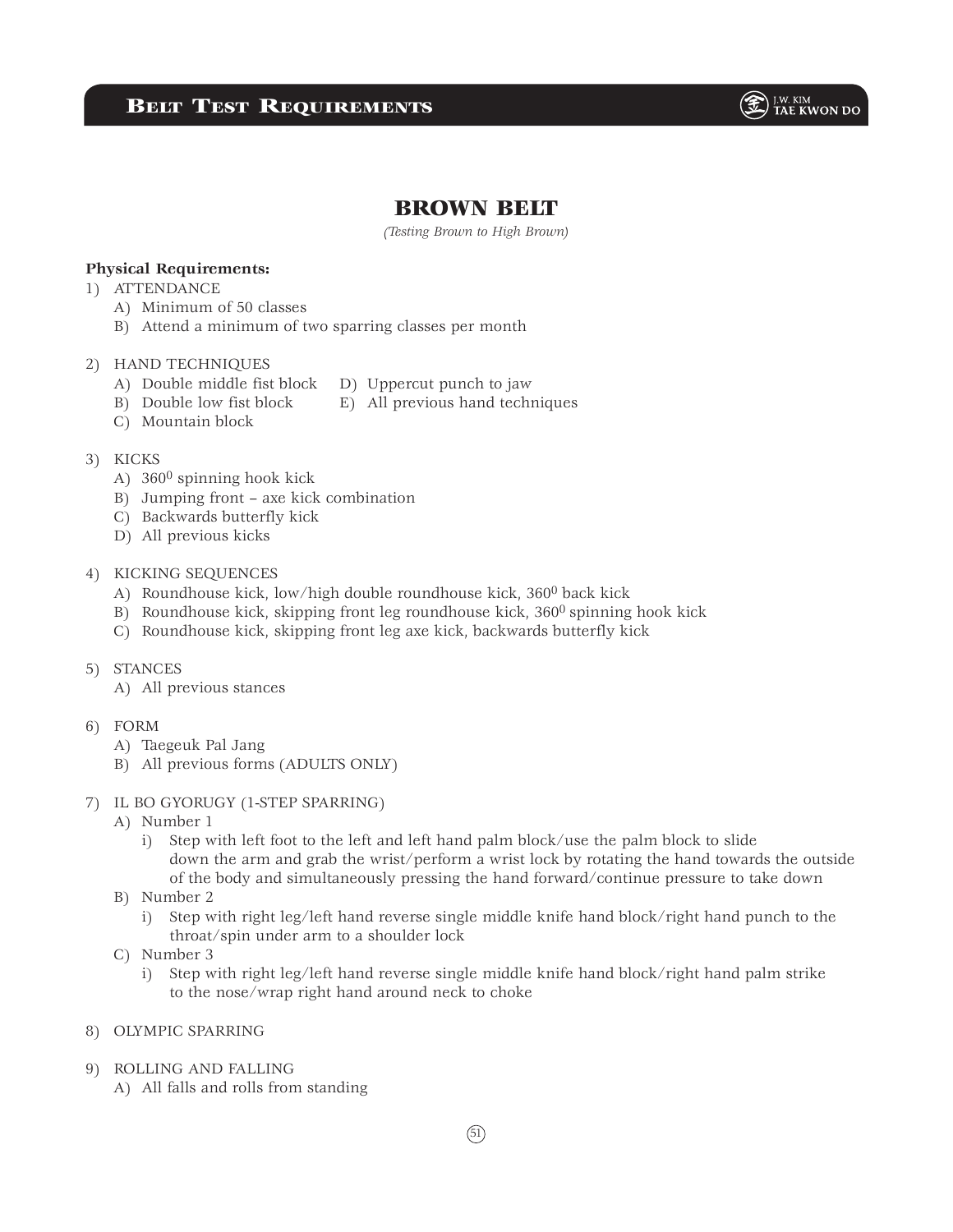

### BROWN BELT

*(Testing Brown to High Brown)*

#### **Physical Requirements Continued:**

### 9) SELF-DEFENSE

- A) Bear hug under arms
	- i) Use opposite hand to secure his/her top hand. Use other hand to grab a finger and pull back to break it.
- B) Bear hug over arms
	- i) Stomp on foot. Move hips out to the side and hammer fist to groin.
- C) Head lock
	- i) Use outside hand to pull down on the choking arm. Other arm elbow strike to ribs. Take down in most convenient direction (depending on natural leg and hip position, pull backwards or push forwards so the attacker falls over your leg and hip).
- D) All previous self defense techniques

#### 10) BOARD BREAKING

A) Spinning hook kick or Master's choice

#### 11) STRENGTH TEST

- A) 30 pushups
- B) 30 situps
- 12) ENDURANCE TEST
	- A) 2 minutes of Master's Choice (nonstop kicking on paddles)

#### 13) INTRA-SCHOOL TOURNAMENT (CHILDREN ONLY)

A) Participate in an intra-school tournament within eight months of testing for high brown belt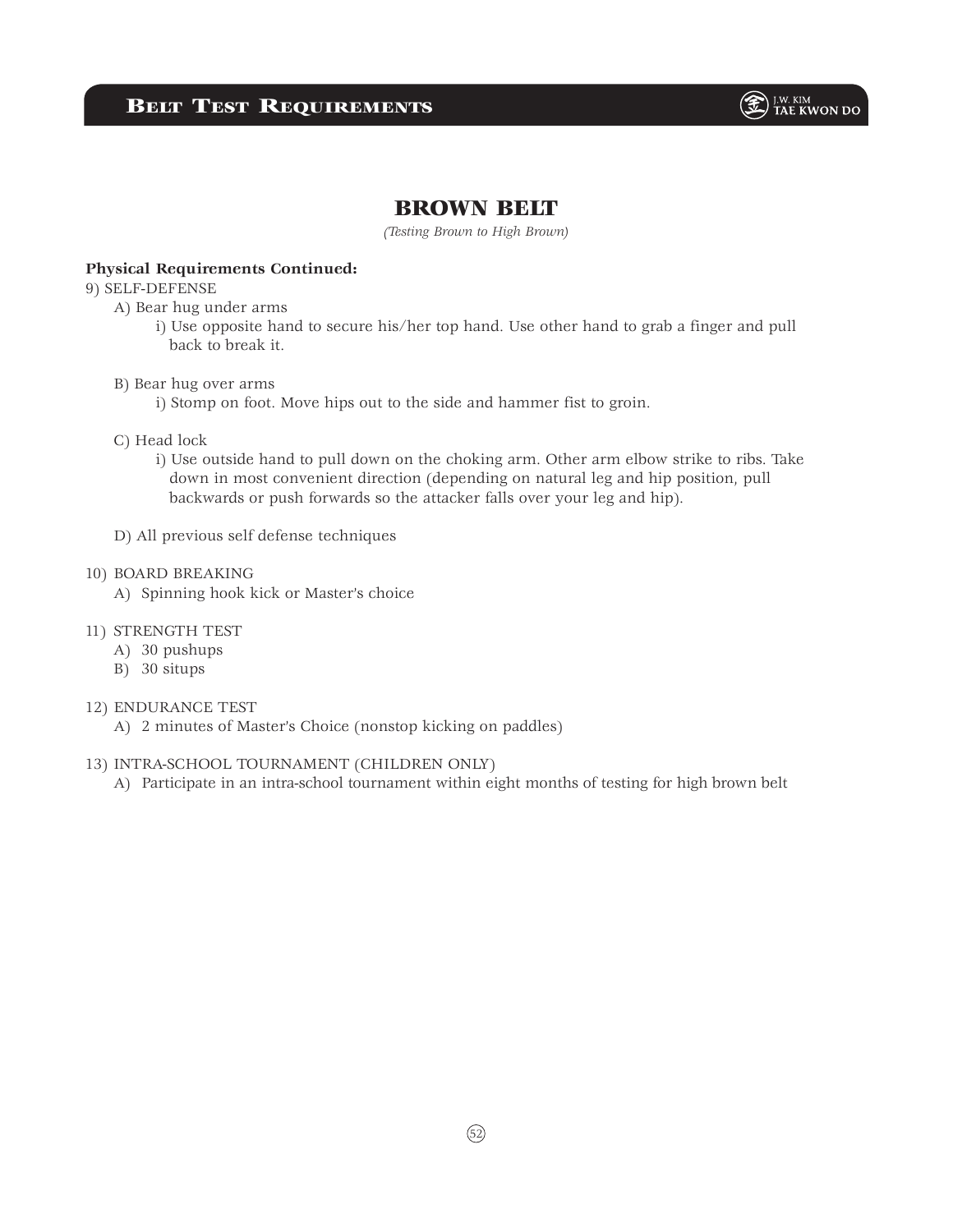

# BROWN BELT

*(Testing Brown to High Brown)*

### **Mental Requirements:**

- 1) WHAT IS THE MEANING OF THE BROWN BELT?
	- The brown belt represents Earth your Taekwondo skills should be solid like the mountains. SIR/MA'AM!
- 2) HISTORY OF TAEKWONDO
	- Study from the history in the manual's introduction section on page 3.
- 3) WHAT IS THE MEANING OF TAEGEUK PAL JANG? • The eighth Taegeuk form signifies earth. SIR/MA'AM!
- 4) NAMES, SYMBOLS, AND MEANINGS OF ALL EIGHT TAEGEUK FORMS • Study from the manual's introduction section on page 4.
- 5) IDENTIFY THE IMPORTANCE OF TAEGEUK POOMSE (FORMS) IN TAEKWONDO TRADITION. • Study from the manual's introduction section on page 4.
- 6) KOREAN TERMINOLOGY
	- 360<sup>0</sup> Spinning hook kick Sam Beck Yougship-Hurio Chaggie
	- Jumping front axe kick combination Timio Ap-Tchigo Chaggie
	- Backwards butterfly kick Whojin Naraban Chaggie
- 7) KNOW WHAT PART OF THE FOOT IS USED TO STRIKE FOR EACH KICK.
	- $\bullet$  360<sup>0</sup> Spinning hook kick Back of the heel
	- Jumping front axe kick combination Ball of the foot for jumping front kick and back of the heel for axe kick
	- Backwards butterfly kick Instep (Top)
- 8) PERFORM THE COMMANDS TO BOW INTO AND OUT OF CLASSES (see introduction section of the manual, page 9)
- 9) KNOW HOW TO ADDRESS INSTRUCTORS
	- Kwanjangnim: Head master
	- Sabumnim: Master (4th degree or higher)
	- Kyosanim: Instructor (2nd and 3rd degree black uniform instructors)
- 10) BE ABLE TO IDENTIFY, DEFINE, AND ANSWER QUESTIONS ABOUT THE CURRENT LIFE SKILL CONCEPT. (Children only)
- 11) ALL PREVIOUS MENTAL REQUIREMENTS